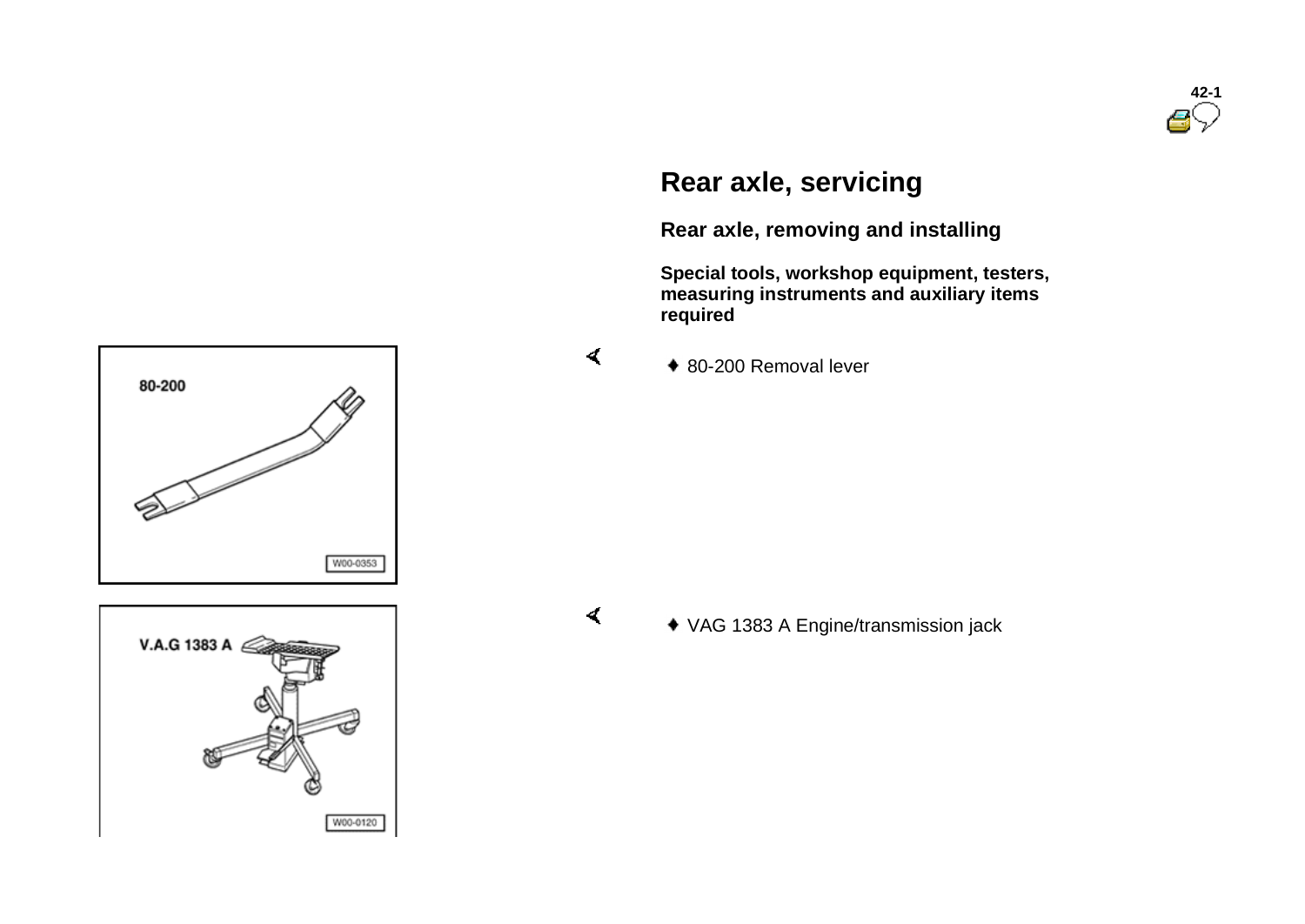



## **Removing**

 $\prec$ 

 $\blacktriangleleft$ 

- Remove bolts with vehicle standing on its wheels (raise vehicle until the bolt is excessible).
- Raise vehicle to assembly height to relieve the pressure on the coil spring.
- Pull rear axle down and remove coil spring with the help of a second mechanic if necessary.
- Remove wheels.



- Remove cover -arrows-.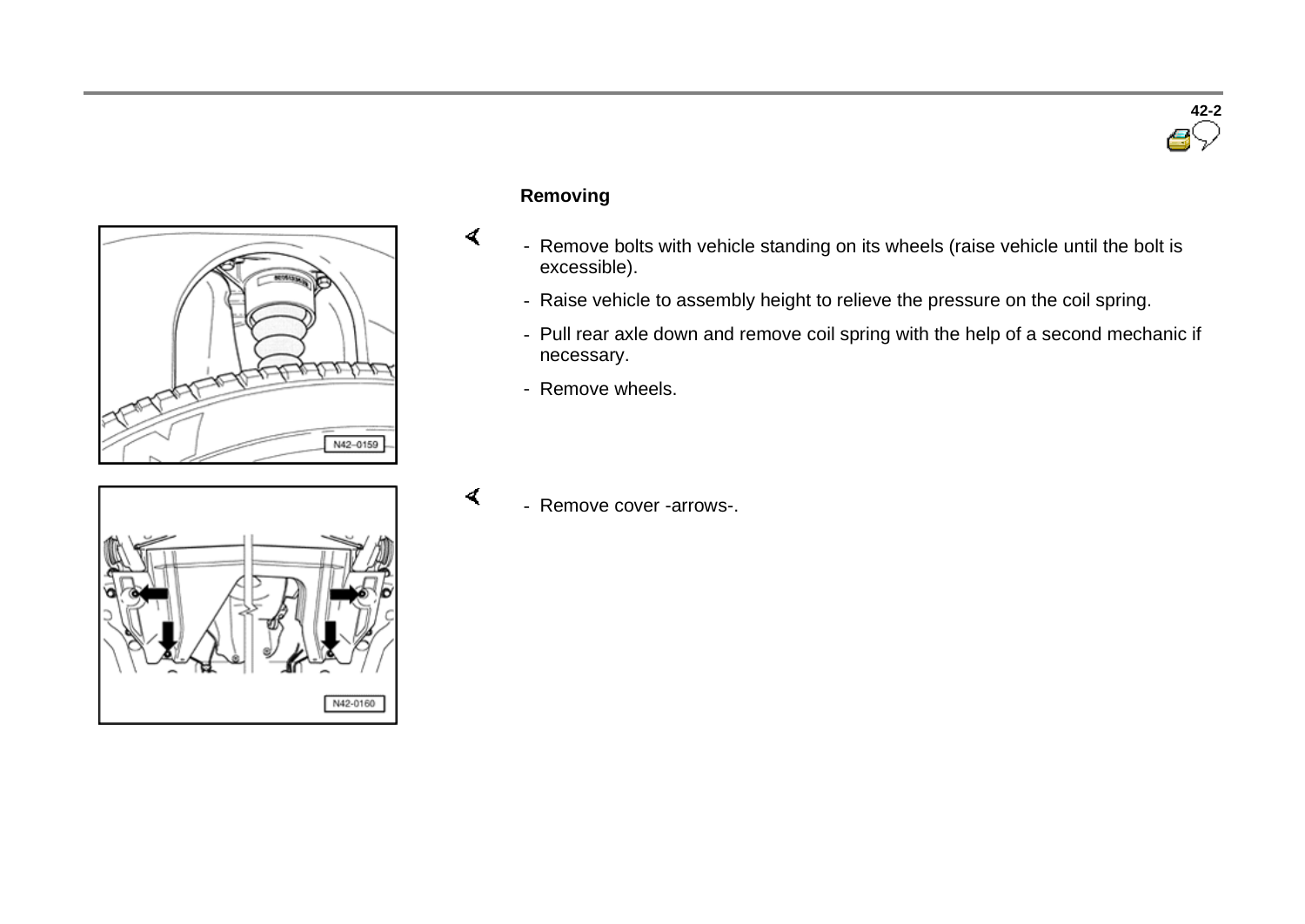



N42-0162

 $\prec$ - Remove retainer -arrows- for parking brake cable.

 $\blacktriangleleft$ - Remove retainer -arrow- for parking brake cable.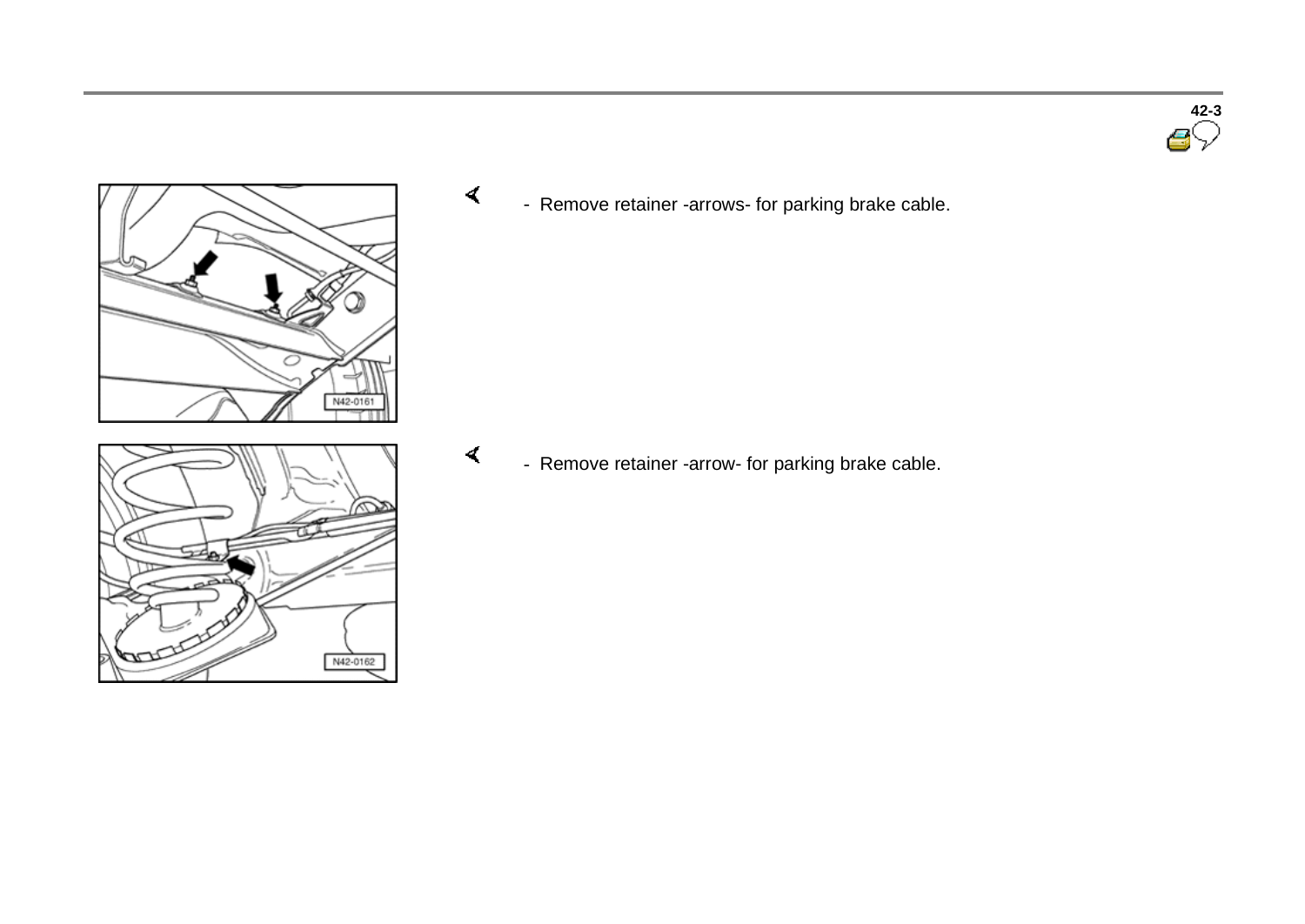



- Disconnect ABS vehicle speed sensor.
	- Unclip vehicle speed sensor wiring from retainer.
	- Unclip brake line.

 $\prec$ 

- Remove brake caliper and hang up on body.



 $\blacktriangleleft$ - Remove retainer -arrow- for brake line.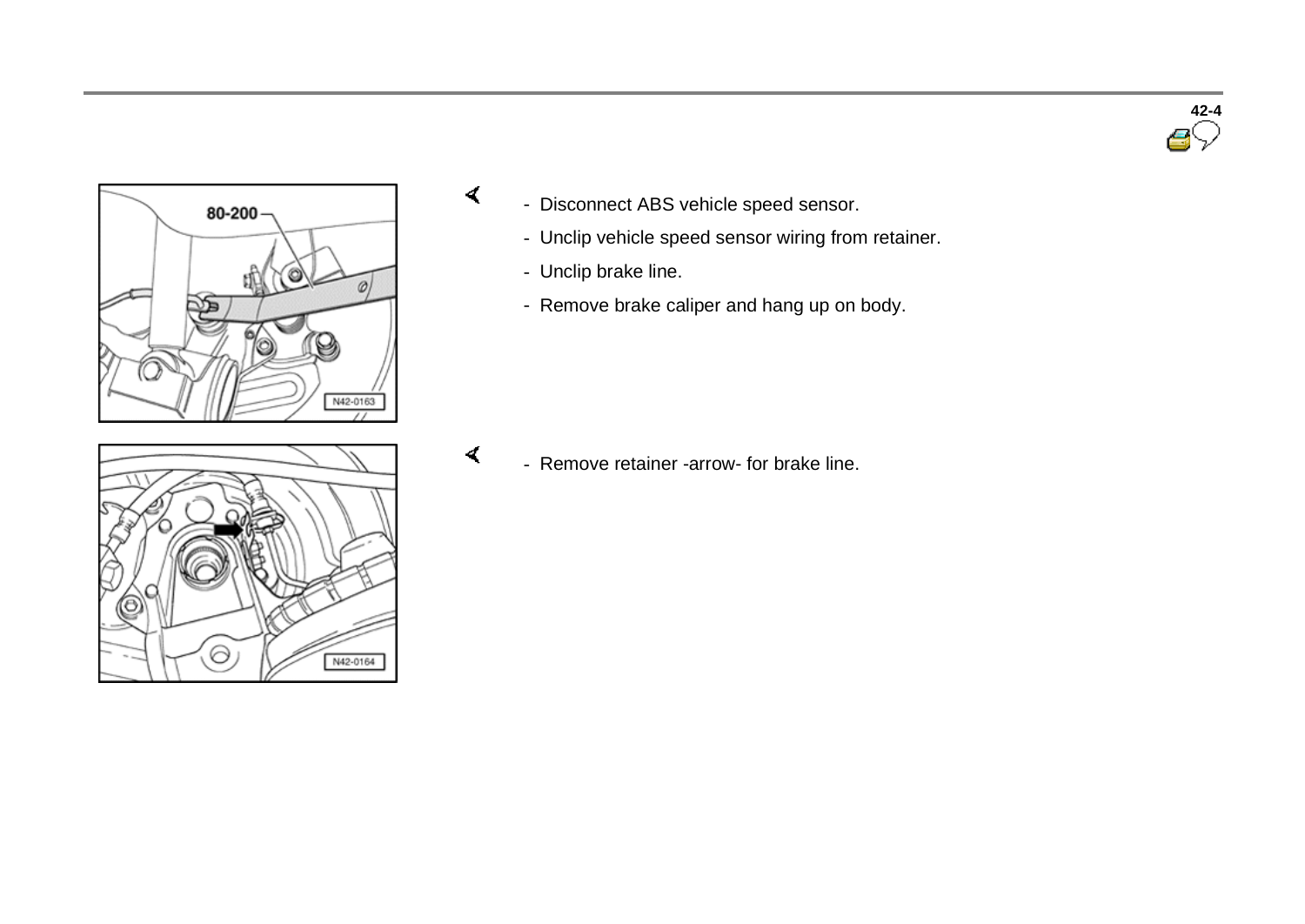



 $\prec$ 

 $\blacktriangleleft$ 



- Loosen left mounting bracket bolts -arrows-.
	- Support rear axle using, e.g. VAG 1383.
	- Mark installation position of mounting bracket on longitudinal member, e.g. with color or felt tip.

 - Remove rear axle mounting bracket bolts -arrows- on both sides and take out rear axle.

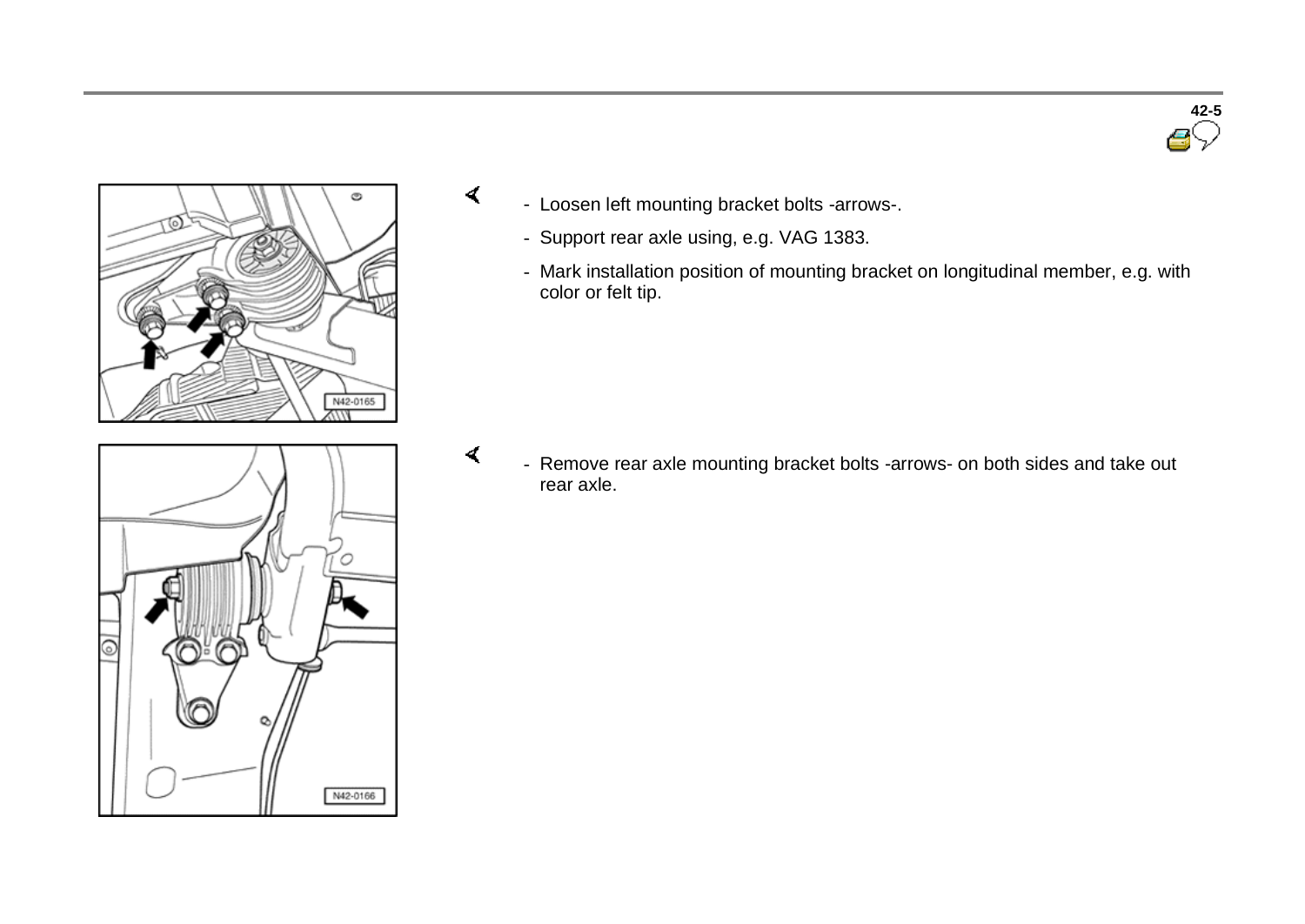### **Installing**

 $\blacktriangleleft$ 

 $\sigma$ 

- Make sure that the contact surface is clean before installing rear axle

- Install rear axle to vehicle.
- Make sure that the rubber mounting centralizer -arrow A- seats in the hole of the axle beam -arrow B-.
- Insert bolt for mounting bracket and rear axle and tighten nut only until mounting bracket and rear axle are in position.



- Tighten bolts -arrows- for mounting bracket  $\Rightarrow$  Page 42-10, item 8 and page  $\Rightarrow$ Page 42-10, item 9.
- Loosen bolt for bearing bracket and rear axle until the nut and the bolt can be turned by hand.

#### *CAUTION!*

*The mounting bracket on rear axle bolted union must be tightened only when* 



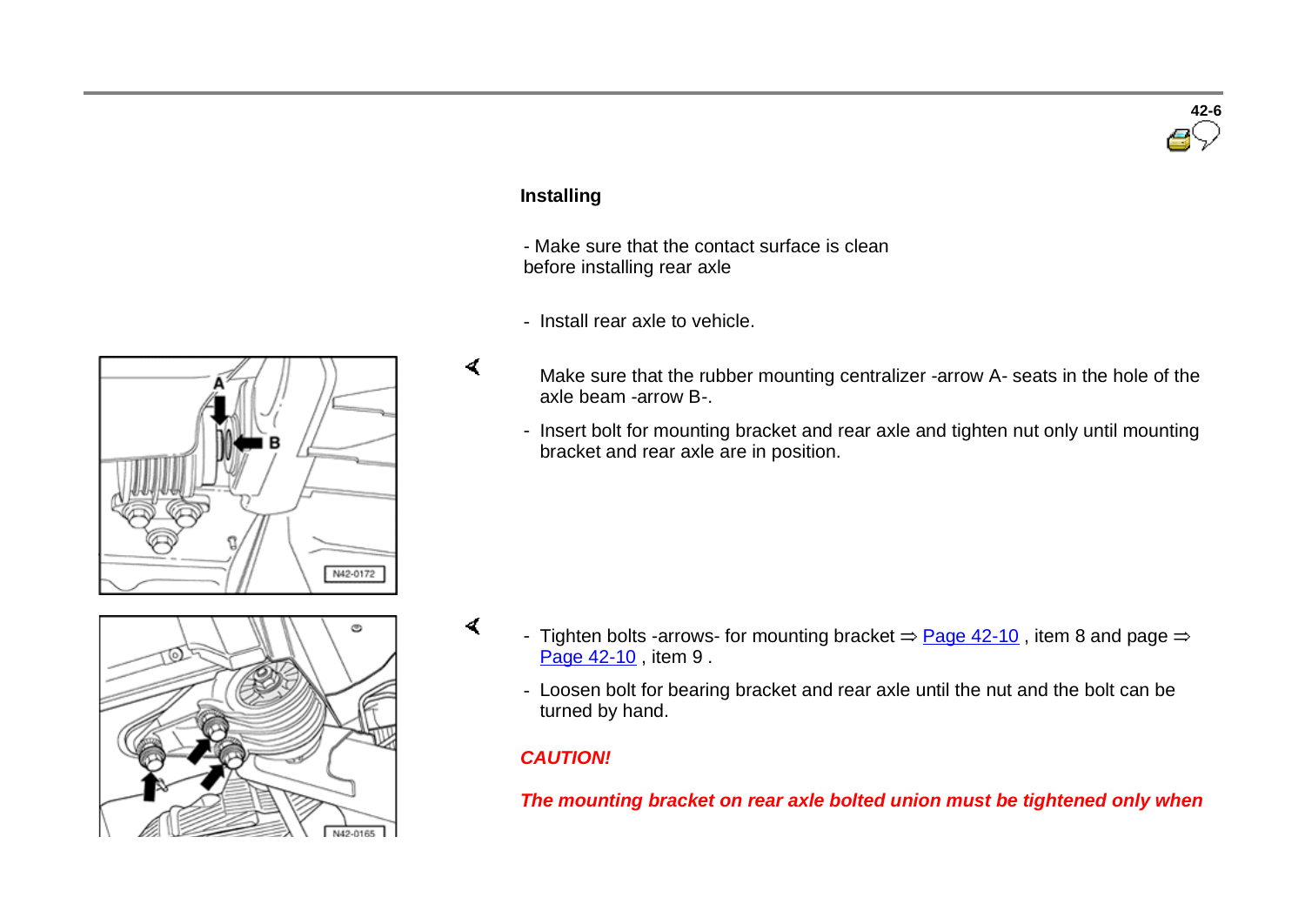# *the vehicle is standing on its wheels!*

Otherwise the rubber mounting will be stressed, resulting in a reduced service life.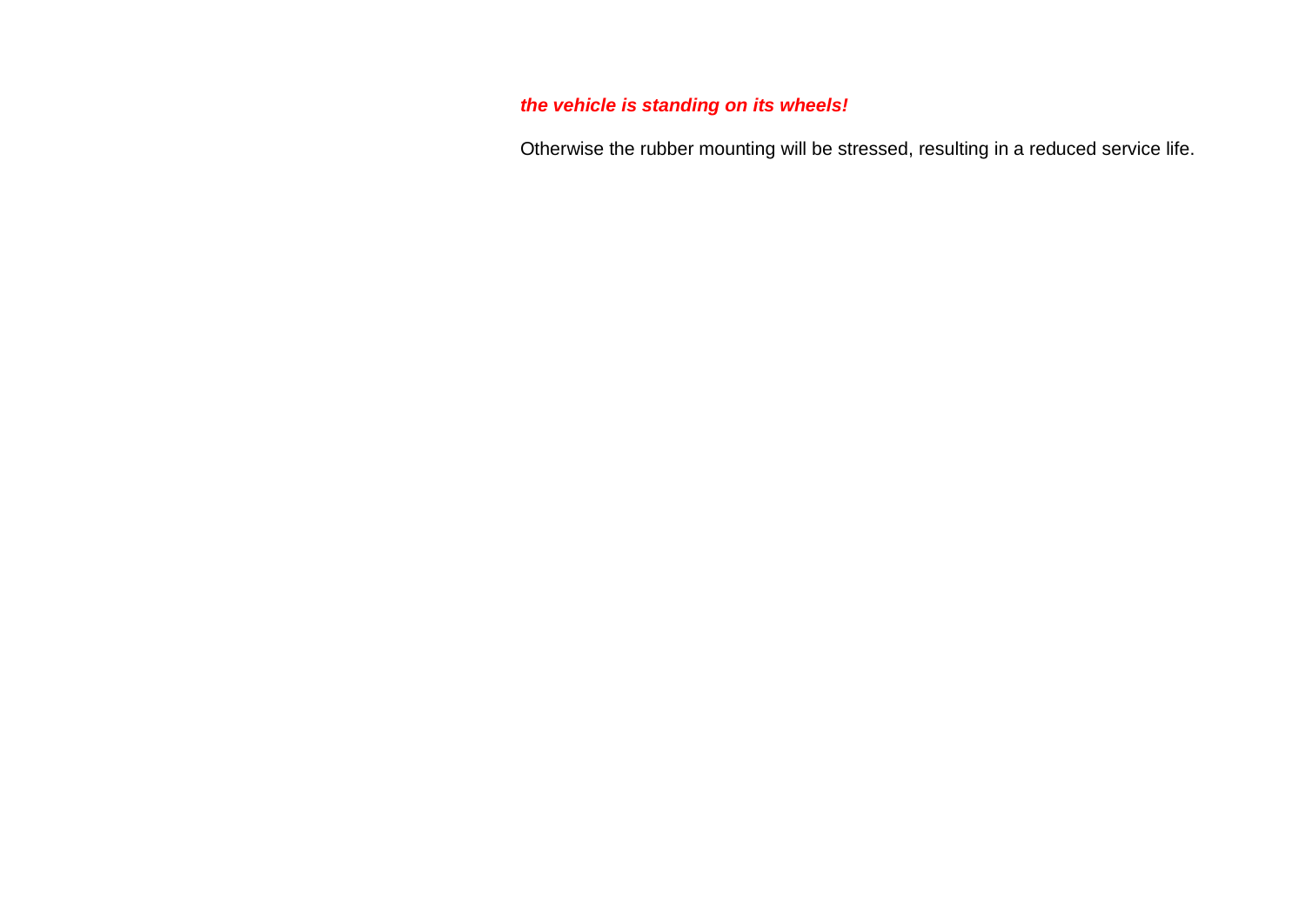

Further installation in reverse order

- Install wheel and tighten  $=$  Page 44-1.

 After installing check position of steering wheel during a test drive.

If steering wheel is not in straight ahead position the front axle tracking must be checked!

#### **Tightening torques:**

Shock absorber to body  $\Rightarrow$  Page 42-17, item 7

Shock absorber to rear axle  $\Rightarrow$  Page 42-16, item 3

Rear axle to mounting bracket  $=$  Page 42-11, item 11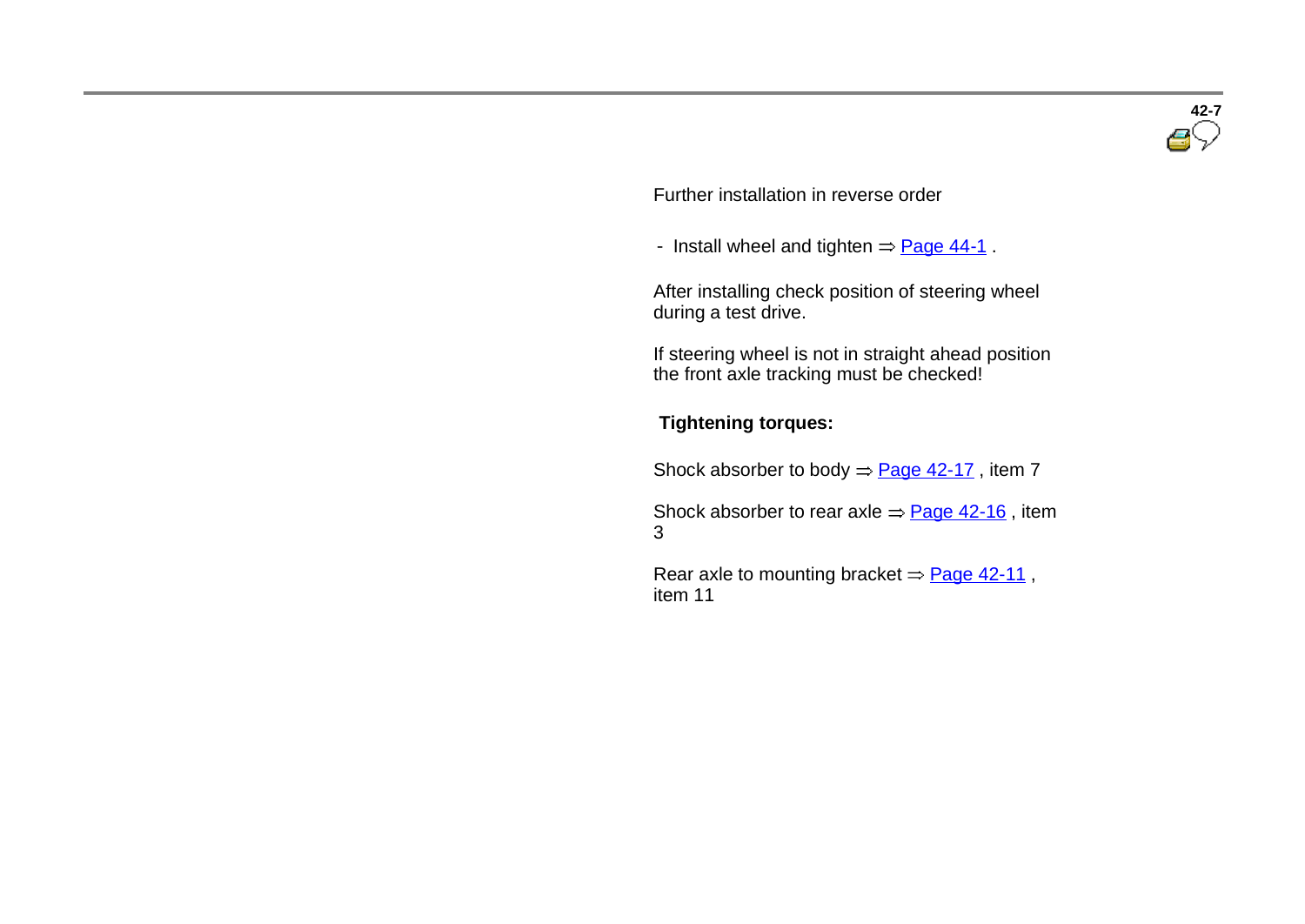



# **Rear axle beam, assembly overview**

#### *Note:*

*Welding and straightening on axle beam and stub axle is not permissible.*

- *Always replace self-locking nuts.*
- **1 - Spring support**
- **2 - Vehicle speed sensor retainer**
- **3 - Vehicle speed sensor**
	- Only on vehicles with ABS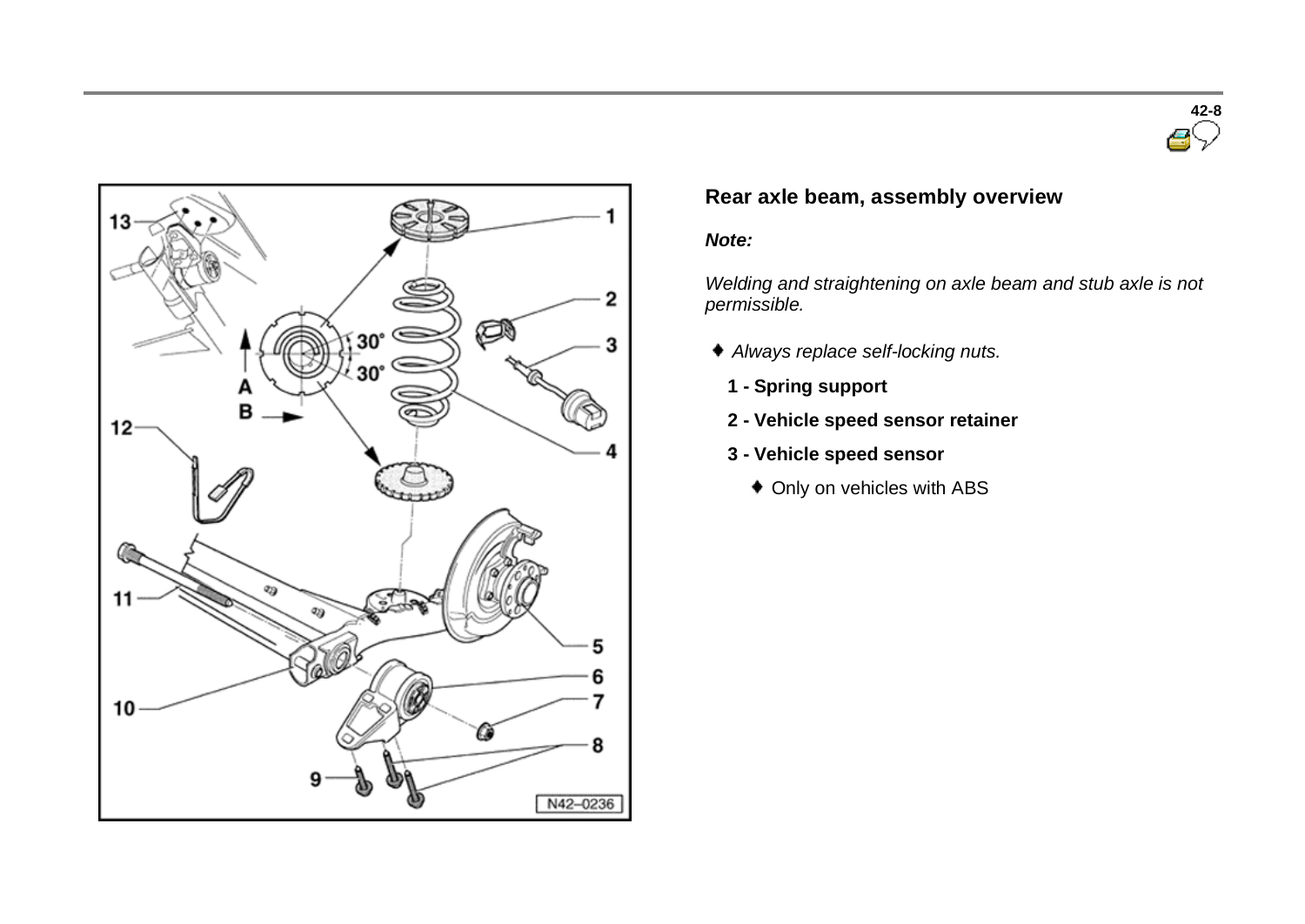



#### **4 - Coil spring**

- ◆ Removing: first remove upper bolt from shock absorber  $\Rightarrow$  Page 42-13 removing and installing shock absorber
- After installing, the ends of the spring must lie in area marked, as illustrated.
- Arrow A points forward
- Arrow B points right
- A tolerance of  $\pm$  30 $^{\circ}$  is permissible
- Examine for paint damage and rectify paint damage if necessary
- Spring allocation

The coil spring allocation for vehicles from vehicle identification No. 3B - WE 113 562 is performed via PR numbers.

These numbers are indicated on the vehicle data plate.

- $=$  Page 40-40 for an example.
- **5 - Wheel bearing**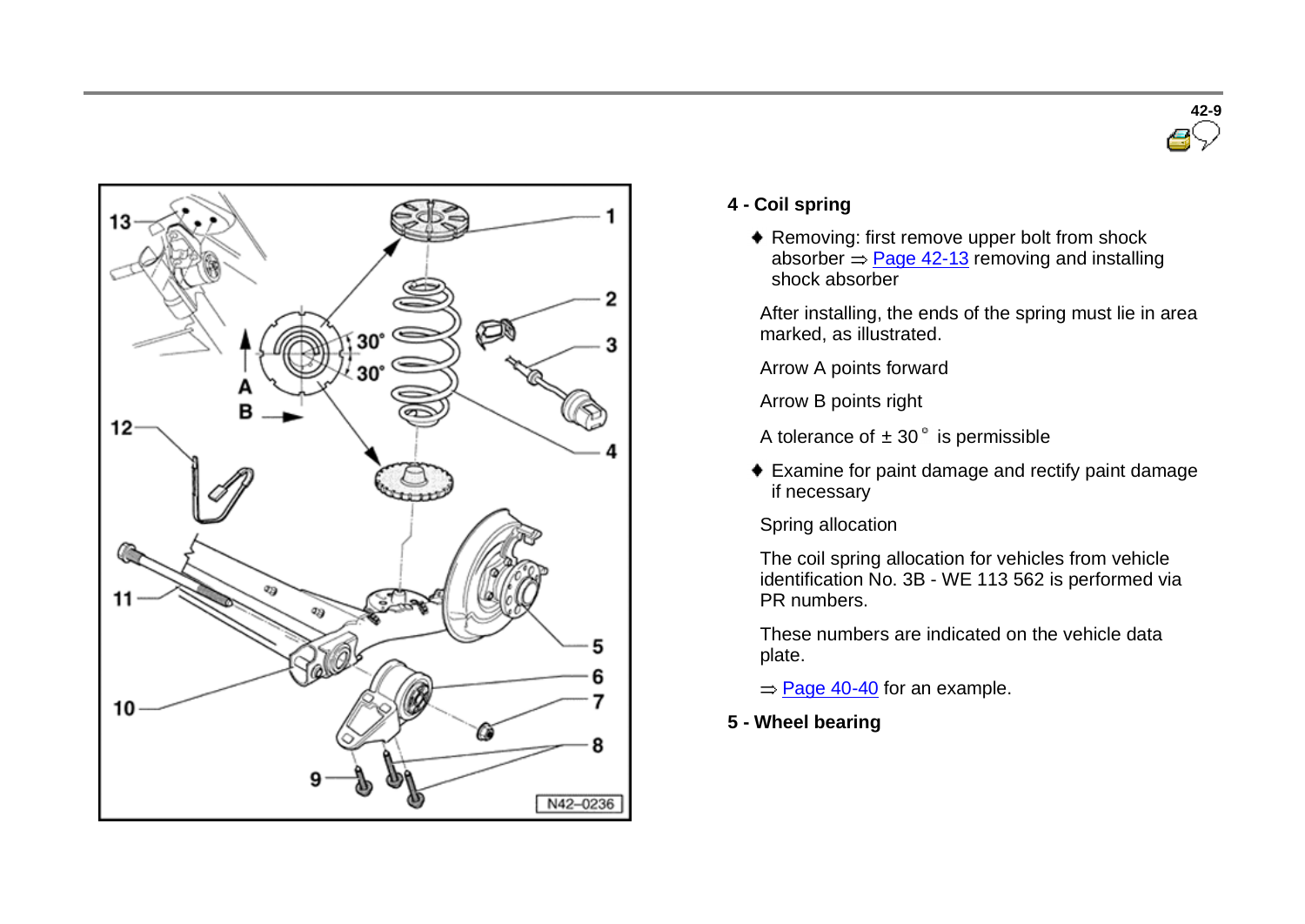



#### **6 - Mounting bracket**

- Check and if necessary adjust rear axle total track after installation
- $\blacklozenge$  The bearing bracket contact surface is to be clean and free of wax, paint and soil
- **7 - Hex nut**
	- ◆ Replace each time after removing
- **8 - Hex bolt M 12 x 1.5 x 90**
	- $*$  110 Nm and turn 90 $"$  further
	- ◆ Replace each time after removing
- **9 - Hex bolt M 12 x 1.5 x 60**
	- $*$  110 Nm and turn 90 $"$  further
	- ◆ Replace each time after removing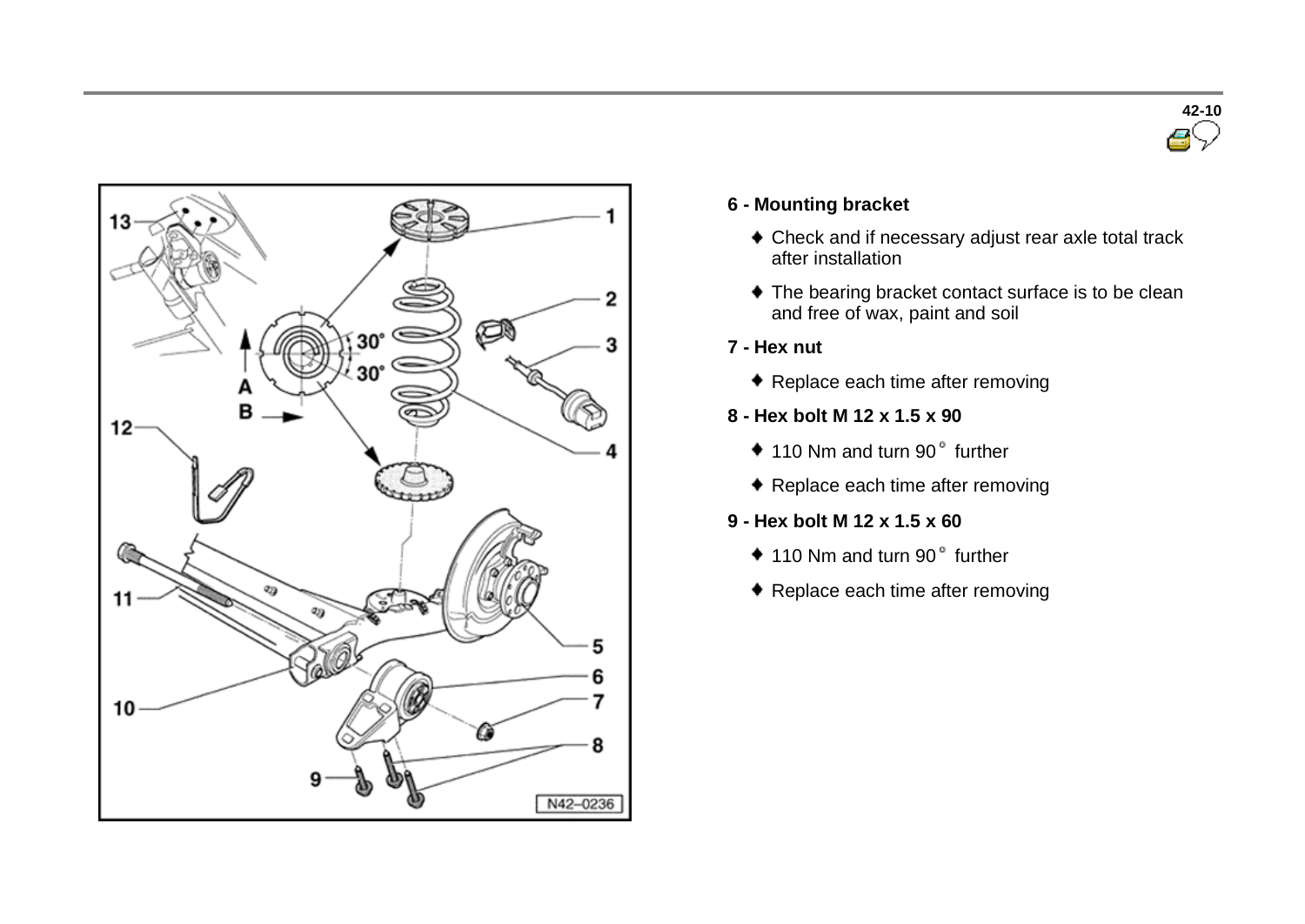



#### **10 - Axle beam**

- Wheel bearing/wheel hub contact surfaces and threaded holes are to be free of paint and dirt
- **11 - Hex bolt M 14 x 1.5 x 190**
	- $*$  120 Nm and turn 90 $"$  further
	- ◆ Replace each time after removing
- **12 - Retaining strap**

for anti-roll bar

- $\bullet$  Installing  $=$  Page 42-12
- **13 - Threads in longitudinal member**
	- If threads in welded nut in longitudinal member are damaged, they can be serviced using a Heli-coil ®  $=$  Page 40-27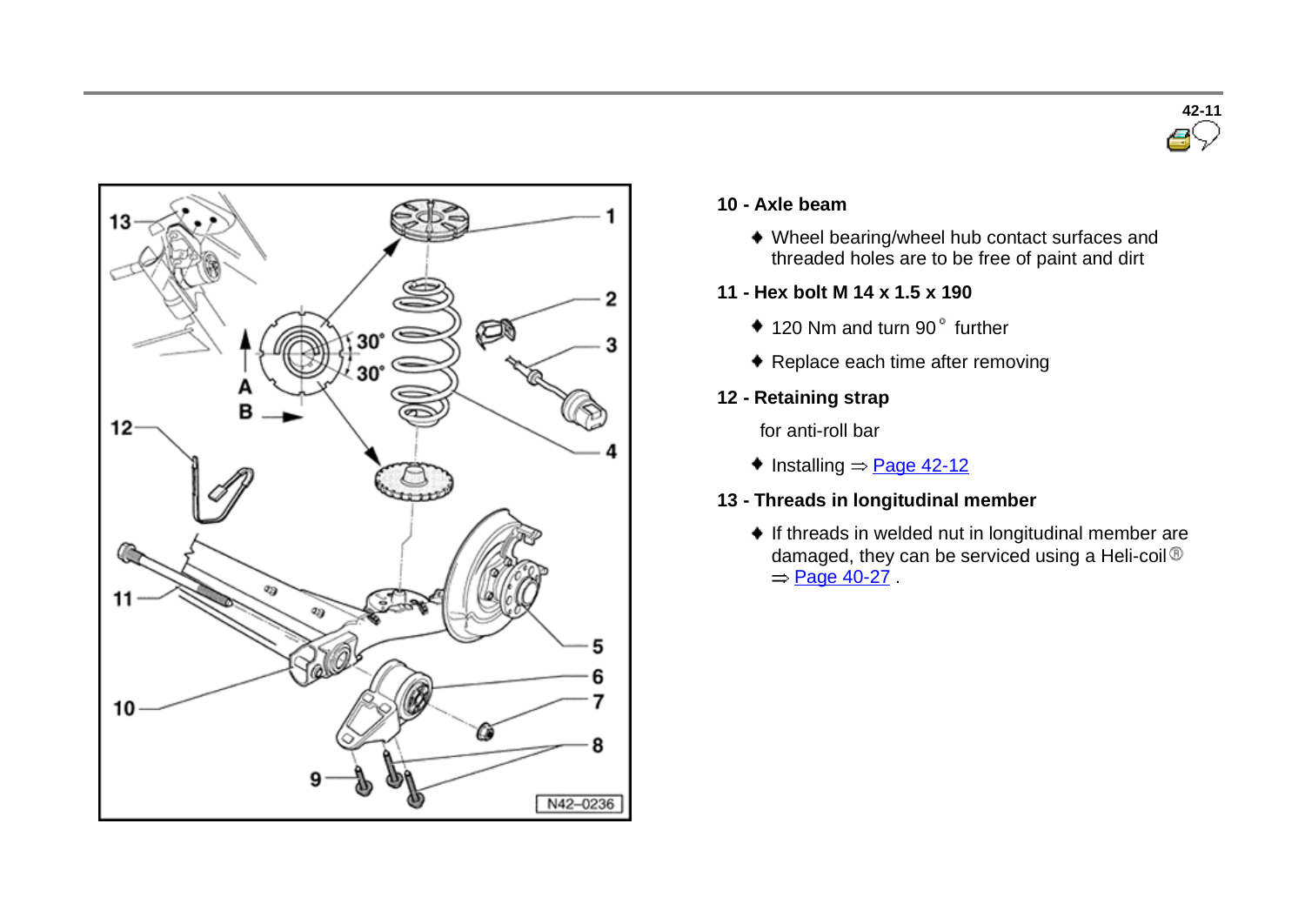



#### **Installing anti-roll bar retaining strap**

 $\blacktriangleleft$ 

- Thread retaining strap -1- behind the retainer on axle beam -2-.
- Place retaining strap around anti-roll bar -3- and close strap
- Push anti-roll bar approx. 8 mm toward axle beam and push retaining strap into lock as far as possible.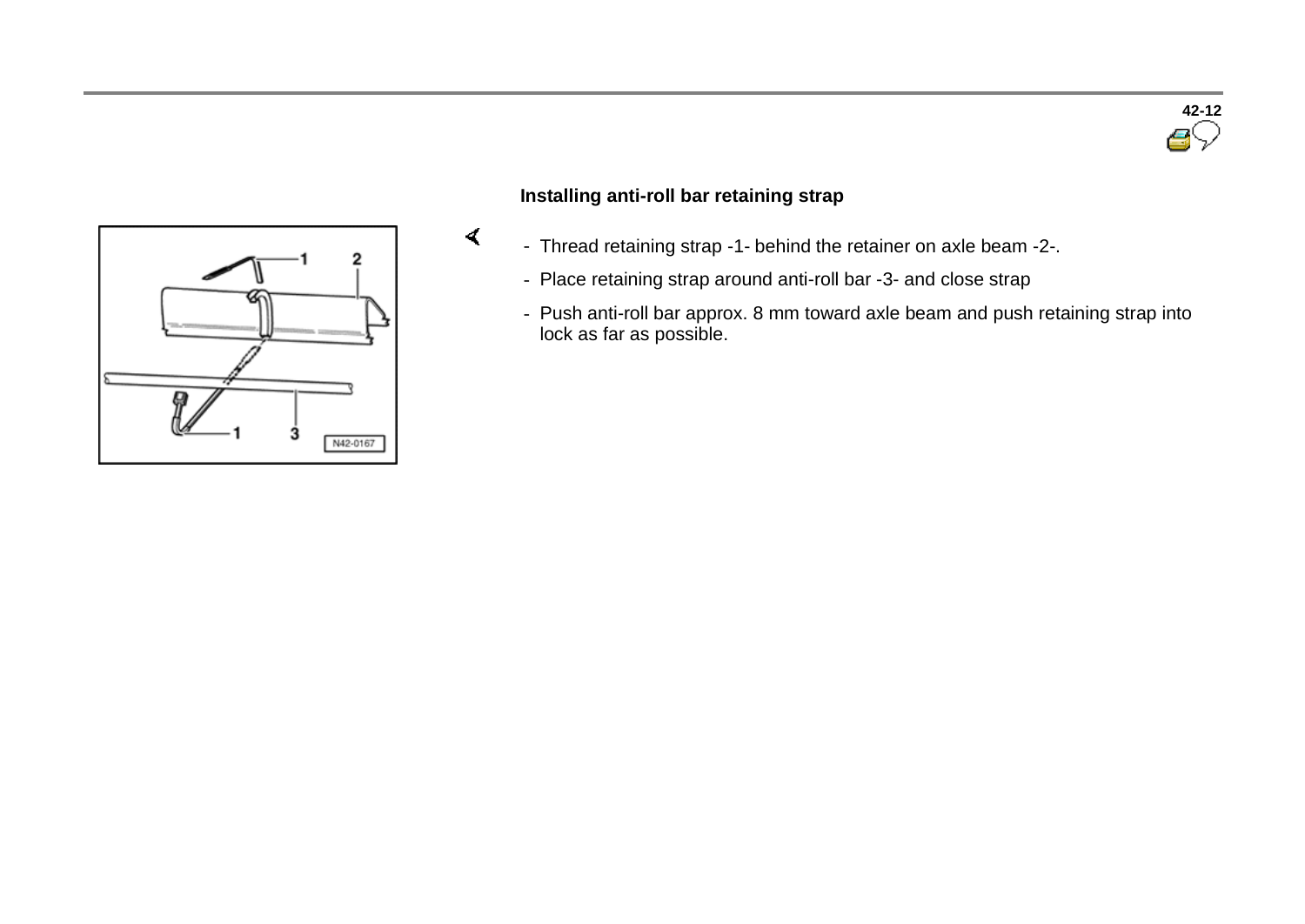



## **Shock absorber/spring, removing and installing**

#### **Removing**

 $\blacktriangleleft$ 

 $\mathbf{d}$ 

- Remove bolts with vehicle standing on its wheels (raise vehicle until the bolt is accessible).
	- Raise vehicle to assembly height to relieve the pressure on the coil spring.
	- Pull rear axle down and remove coil spring with the help of a second mechanic if necessary.



- Disconnect shock absorber from rear axle.
	- 1 Self-locking nut
	- 2 Hex bolt
	- 3 Shock absorber
	- Take out shock absorber.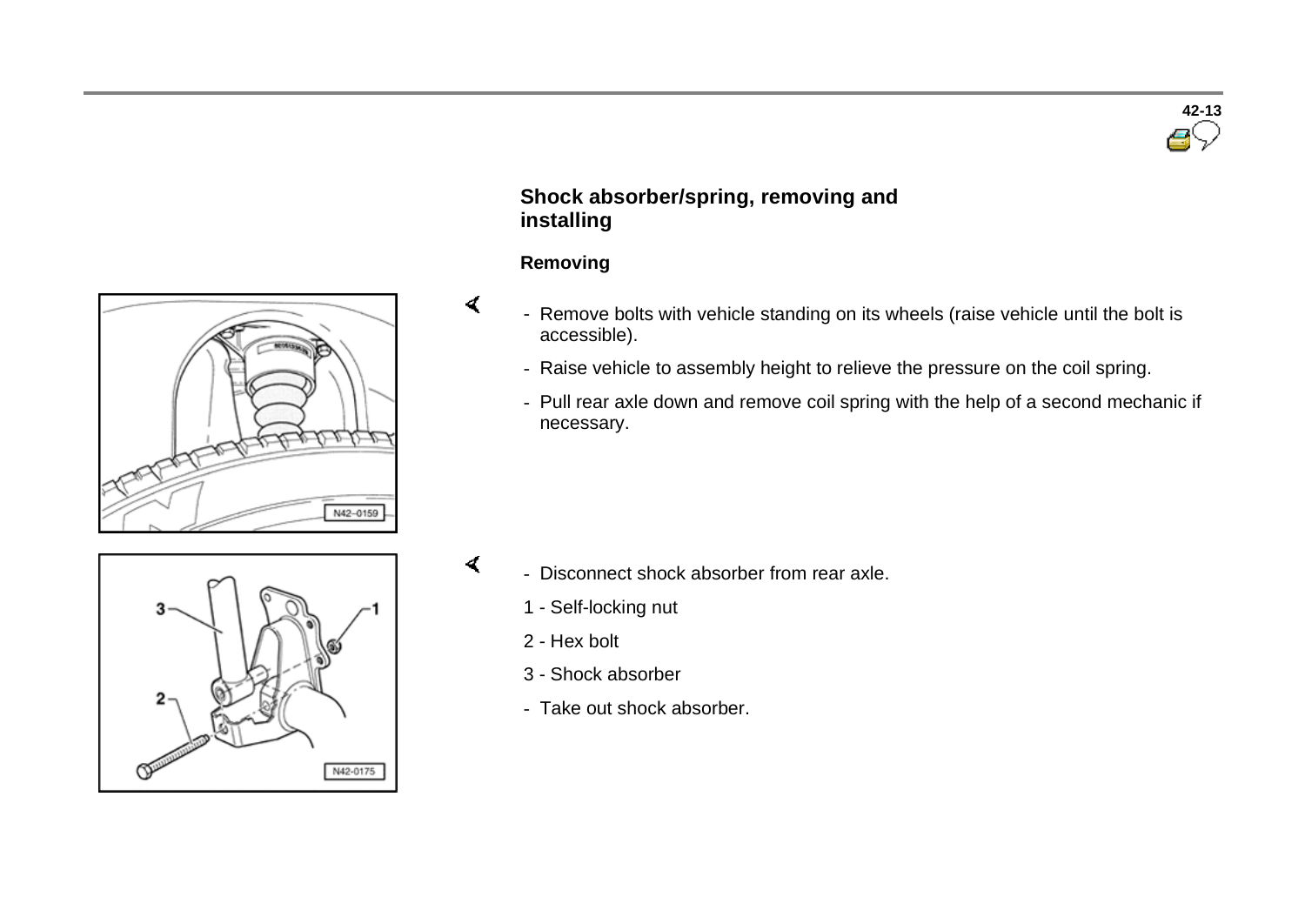

# **Installing**

Install in reverse order.

# **Tightening torques:**

Shock absorber to body  $\Rightarrow$  Page 42-17, item 7

 $S$ hock absorber to rear axle  $\Rightarrow$   $\frac{Page\ 42-16}$  , item 3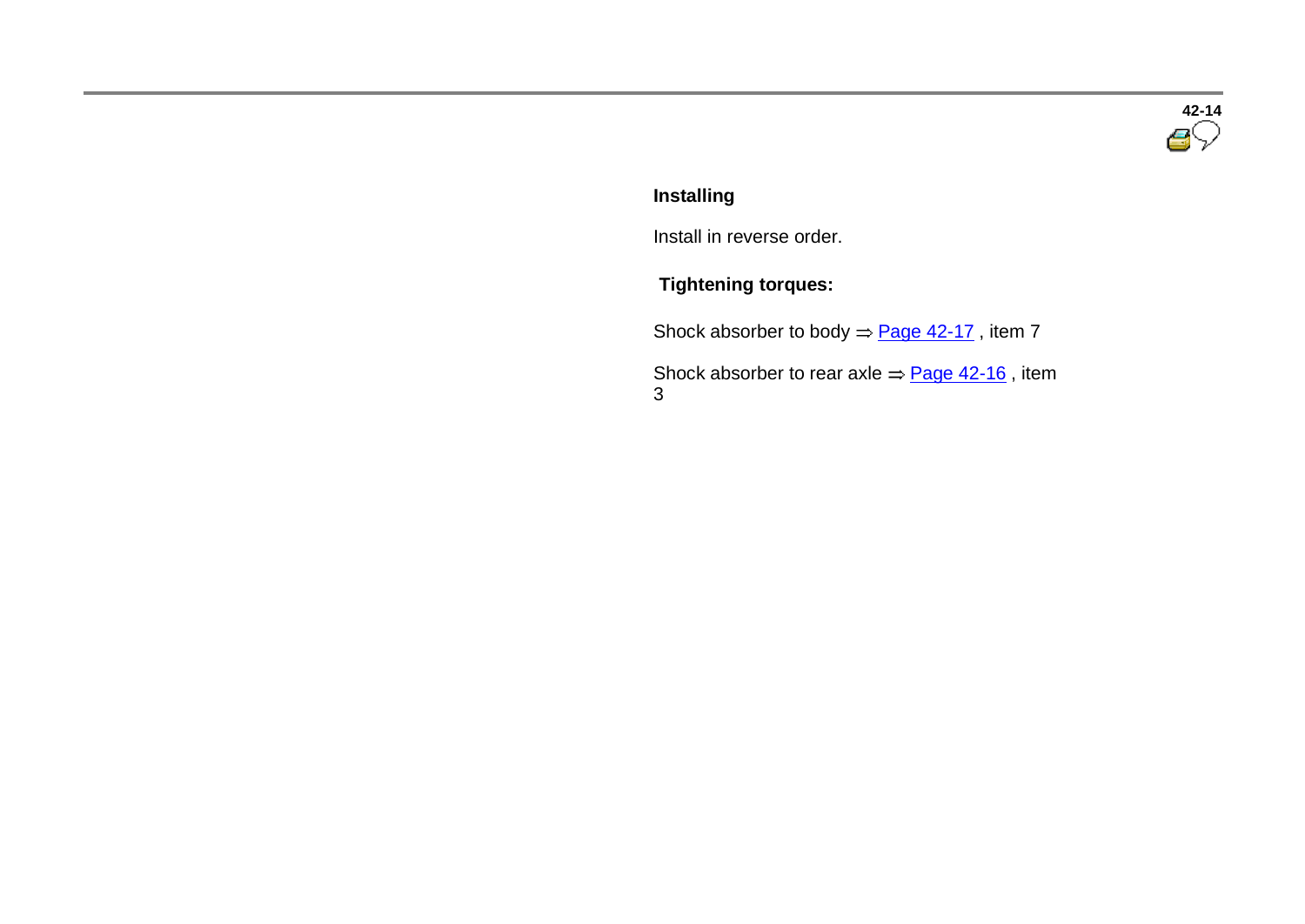



## **Shock absorbers on vehicles with front wheel drive, assembly overview**

- **1 - Gas-filled shock absorber**
	- ◆ Can be replaced individually
	- ♦ Allocation
- *Replacement parts catalog*
	- Disposal

 $\Rightarrow$  Special information; Suspension, Wheels, Steering No.3; Leaking shock absorbers, noisy shock absorbers

## **Functional check**

Press shock absorber together by hand. When doing this the piston rod must move over its complete length smoothly and with even force.

When the shock absorber has sufficient gas pressure the piston rod returns to its original starting position.

If the piston rod does not return to its starting position and there is no loss of oil then the shock absorber is still OK.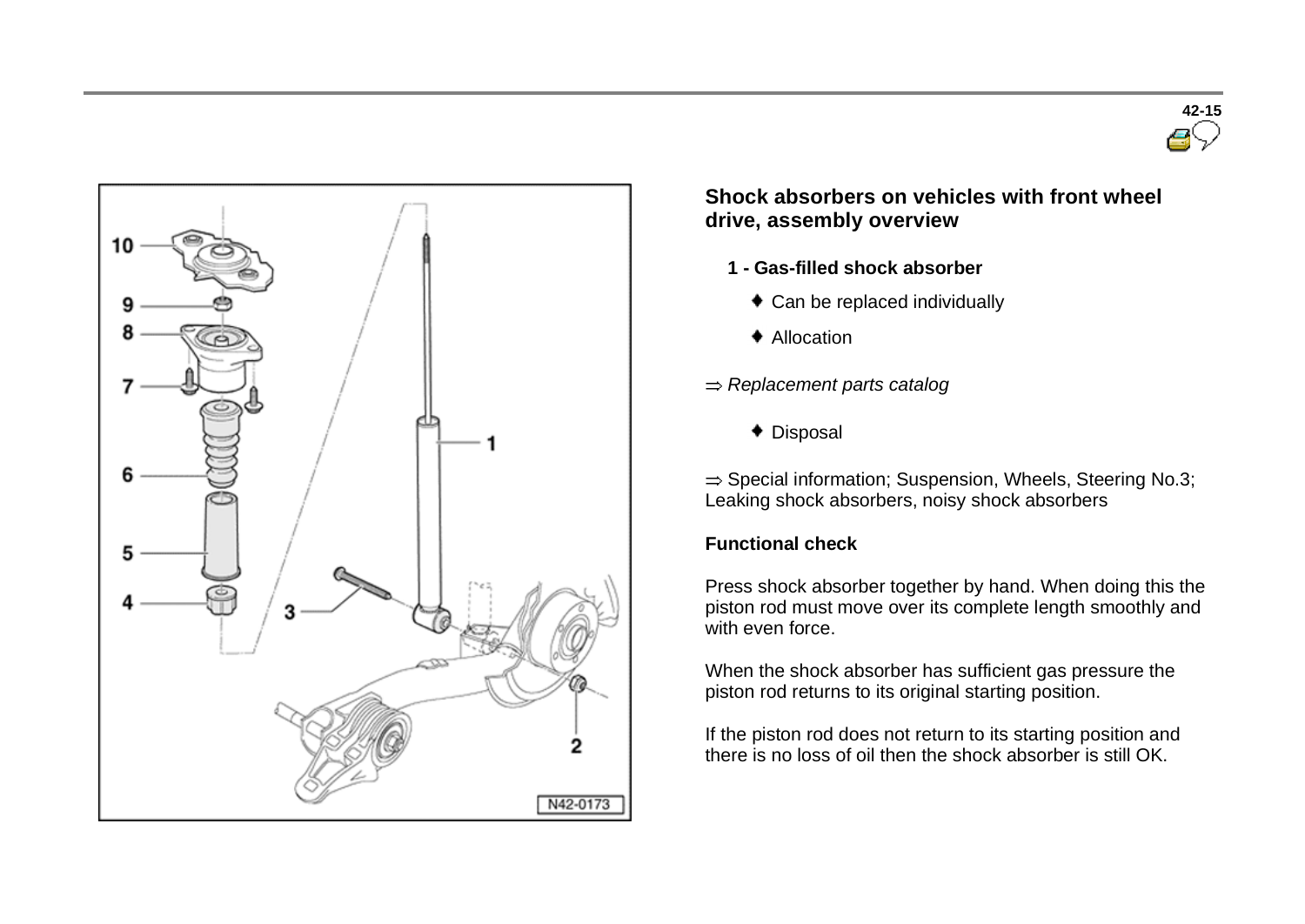



- **2 - Hex nut**
	- Replace each time after removing
- **3 - Hex bolt M 10 x 90**
	- $\bullet$  50 Nm and turn 90 $^{\circ}$  further
	- Replace each time after removing
	- Only tighten when vehicle is standing on wheels.
- **4 - Protective cap**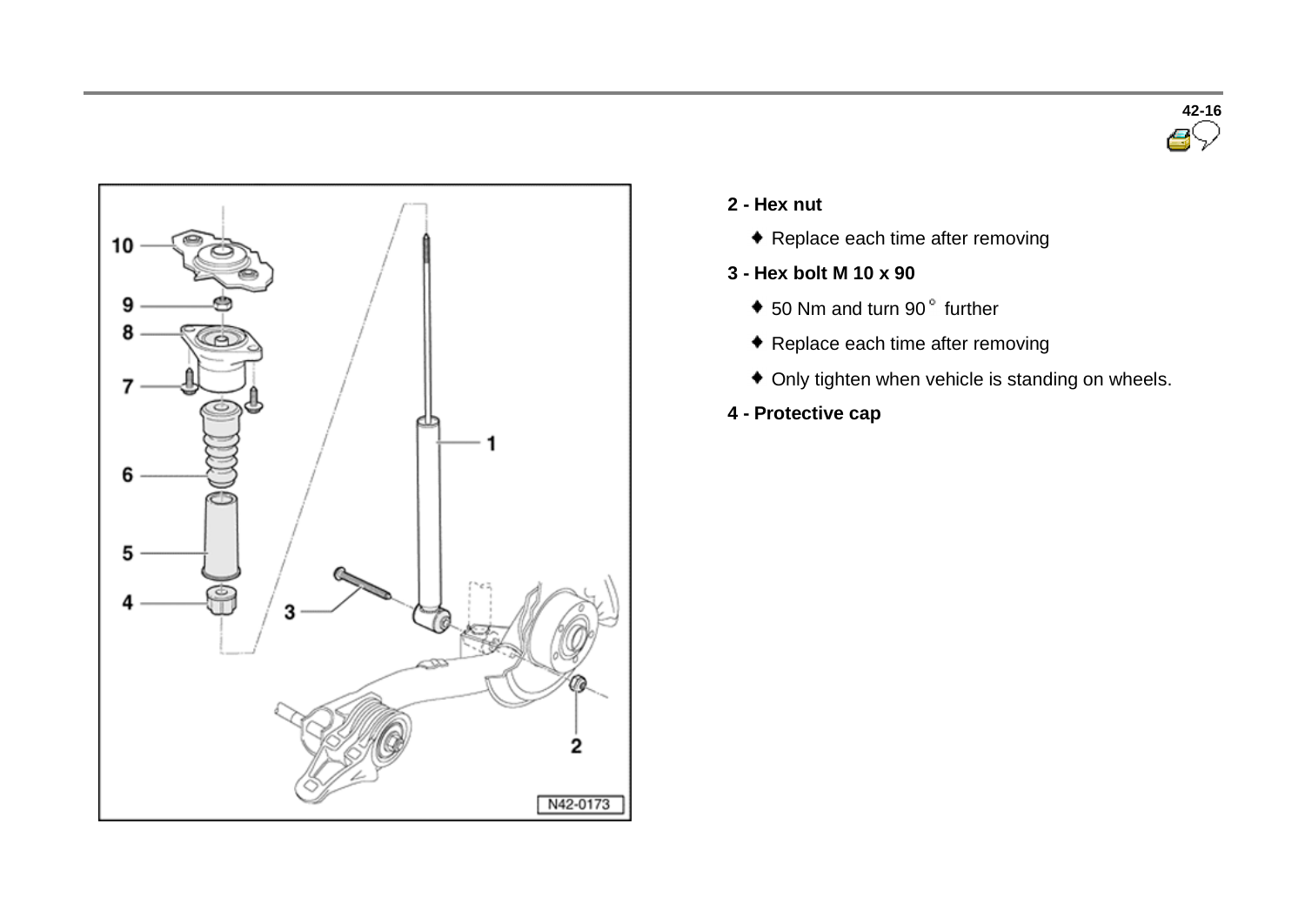



- **5 - Protective tube**
- **6 - Stop buffer**
- **7 - Hex bolt, 45 Nm**
- **8 - Shock absorber mounting**
- **9 - Hex self-locking nut, 25 Nm**
	- $\bullet$  Loosening and tightening  $=$  Fig.  $=$  1
	- ◆ Replace each time after removing
- **10 - Threads in wheel housing**
	- $\bullet$  If thread in welded nut in wheel housing is damaged, then this can be serviced with a Heli-coil.